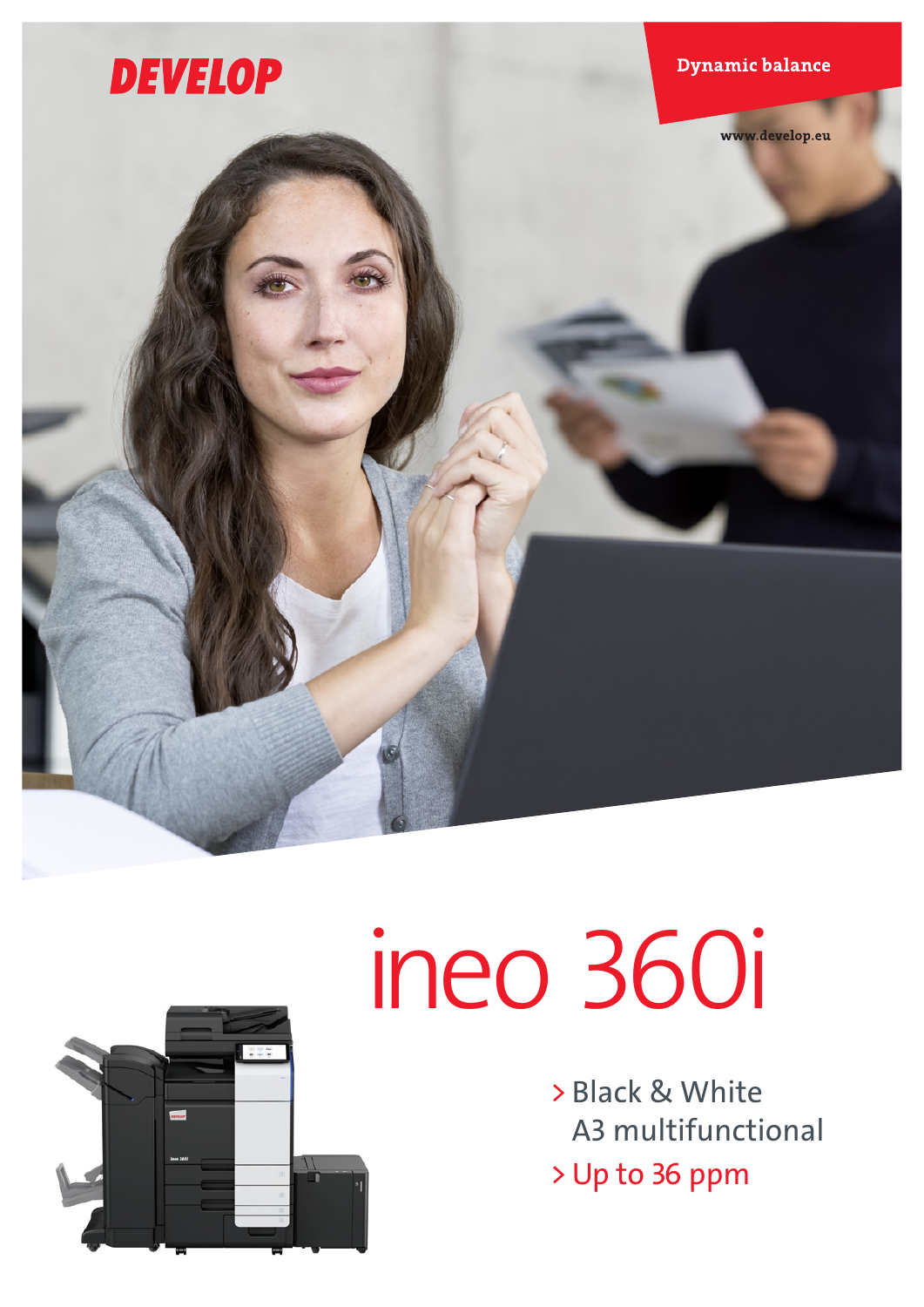# Option diagram









legend **Contract** Mandatory option Option **Contract** This option can only be installed with the respective option above it

# Finishing functionalities



Corner stapling (offline)



 $\ddot{\bullet}$ 











stapling

Two-point stapling

Two-hole punching Corner Corner Two-point Two-hole Four-hole Duplex Combined Half-fold

Duplex Combined

Sheet Letterfold Booklet

Offset sorting

Banner printing

Four-hole punching

mixplex/ mixmedia

insertion, report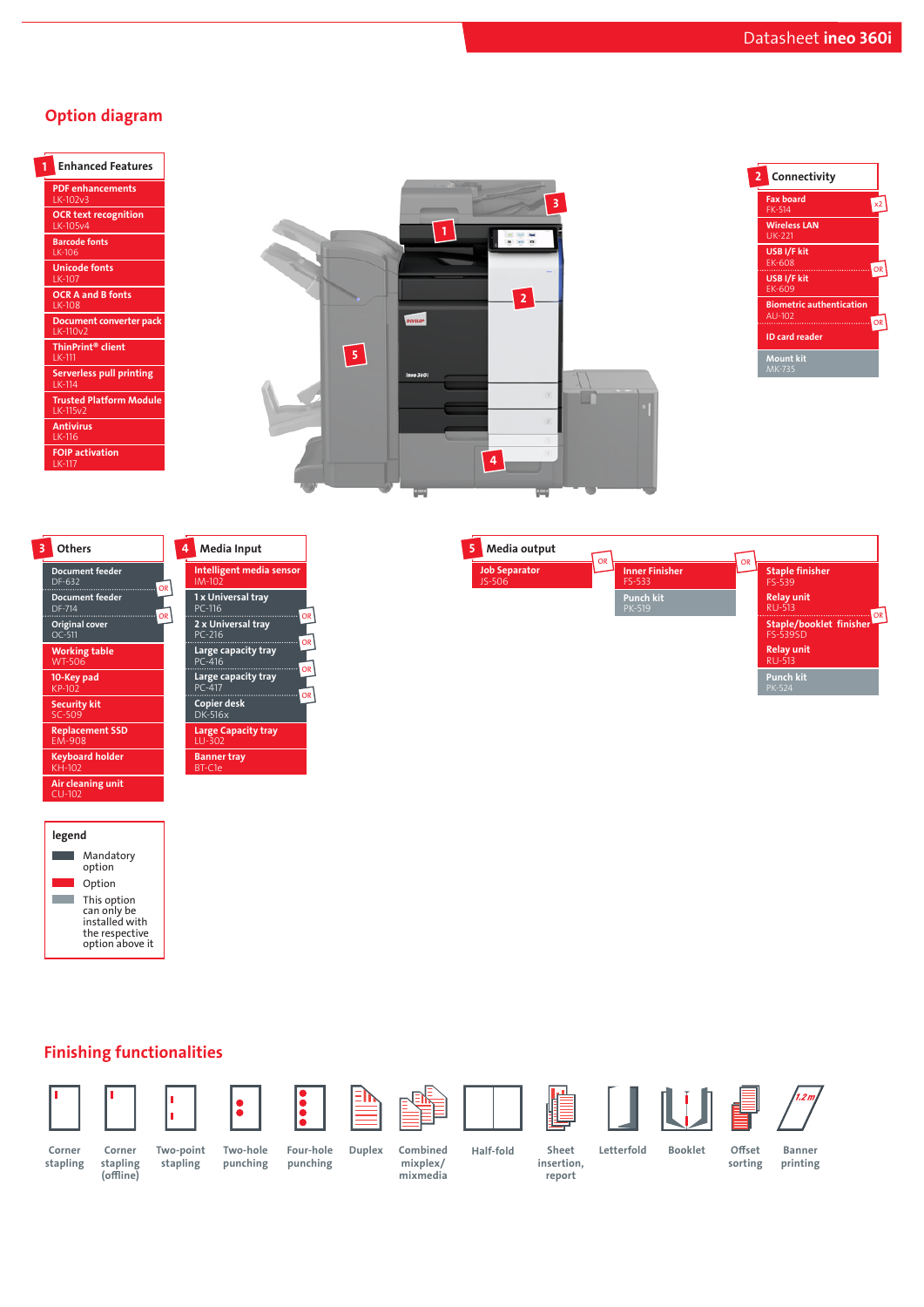# **Description**

# ENHANCED FEATURES

| <b>LK-102v3 PDF enhancements</b>   | PDF/A(1b), PDF encryption, digital signature                   |
|------------------------------------|----------------------------------------------------------------|
| LK-105v4 OCR text recognition      | Searchable PDF and PPTX                                        |
| <b>LK-106 Barcode fonts</b>        | Supports native barcode printing                               |
| <b>LK-107 Unicode fonts</b>        | Supports native Unicode printing                               |
| LK-108 OCR A and B fonts           | Supports native OCR A and B font printing                      |
| <b>LK-110v2 Document converter</b> | Generates various file formats incl. DOCX, XLSX                |
| pack                               | and PDF/A                                                      |
| LK-111 ThinPrint® client           | Print data compression for reduced network impact              |
| LK-114 Serverless pull printing    | Secure and Follow Me printing solution requiring               |
|                                    | no server application                                          |
| <b>LK-115v2 Trusted Platform</b>   | Trusted Platform Module for protection of data                 |
| Module                             | encryption and decryption                                      |
| <b>LK-116 Antivirus</b>            | Bitdefender <sup>®</sup> antivirus provides real time scanning |
|                                    | of all incoming and outgoing data                              |
| <b>LK-117 FOIP activation</b>      | Fax over IP networks (T.38), requires fax kit                  |
|                                    |                                                                |

## **CONNECTIVITY**

| EK-608 USB I/F kit         | USB keyboard connection                         |
|----------------------------|-------------------------------------------------|
| MK-735 Mount kit           | Installation kit for ID card reader             |
| <b>ID</b> card reader      | Various ID card technologies                    |
| <b>AU-102 Biometric</b>    | Finger vein scanner                             |
| authentication             |                                                 |
| FK-514 Fax board           | Super G3 fax, digital fax functionality         |
| EK-609 USB I/F kit         | USB keyboard connection; Bluetooth              |
| <b>UK-221 Wireless LAN</b> | Wireless LAN and wireless LAN Access Point Mode |

OTHERS<br>DF-632 Document feeder

Reversing automatic document feeder, capacity 100 originals

| <b>OTHERS</b>                 |                                                  |
|-------------------------------|--------------------------------------------------|
| <b>DF-714 Document feeder</b> | Dualscan automatic document feeder,              |
|                               | capacity 100 originals                           |
| OC-511 Original Cover         | Cover instead of ADF                             |
| WT-506 Working table          | Authentication device placement                  |
| KP-102 10-Key pad             | For use instead of touchscreen                   |
| SC-509 Security kit           | Copy guard function                              |
| <b>EM-908 Replacement SSD</b> | 1TB SSD to increase storage space                |
| CU-102 Air cleaning unit      | Improving indoor air quality by reduced emission |
| KH-102 Keyboard holder        | To place USB keyboard                            |

## Media Input

| IM-102 Intelligent media sensor | Autodetects paper weight and type                    |
|---------------------------------|------------------------------------------------------|
| PC-116 1x Universal tray        | 500 sheets, A5-A3, 52-256 g/m <sup>2</sup>           |
| PC-216 2x Universal tray        | 2x 500 sheets, A5-A3, 52-256 g/m <sup>2</sup>        |
| PC-416 Large capacity tray      | 2,500 sheets, A4, 52-256 g/m <sup>2</sup>            |
| PC-417 Large capacity tray      | 1,500 + 1,000 sheets, A5-A4, 52-256 g/m <sup>2</sup> |
| LU-302 Large capacity tray      | 3,000 sheets, A4, 52-256 g/m <sup>2</sup>            |
| <b>BT-C1e Banner tray</b>       | Multipage banner feeding                             |
| DK-516x Copier desk             | Provides storage space for print media and other     |
|                                 | materials                                            |

# Media Output

| FS-539 Staple finisher         | 50 sheets stapling; 3,200 sheets max. output    |
|--------------------------------|-------------------------------------------------|
| FS-539SD Booklet finisher      | 50 sheets stapling; 20 sheets booklet finisher; |
|                                | 2,200 sheets max. output                        |
| PK-524 Punch kit for FS-539/SD | 2/4 hole punching; autoswitching                |
| RU-513 Relay unit              | For FS-539/SD installation                      |
| JS-506 Job separator           | Separation of fax output; etc.                  |
| FS-533 Inner finisher          | 50-sheet stapling, 500 sheets max. output       |
| PK-519 Punch kit for FS-533    | 2/4 hole punching, autoswitching                |

# Technical specifications

| <b>SYSTEM SPECIFICATIONS</b>     |                                                            |
|----------------------------------|------------------------------------------------------------|
| System speed A4                  | Up to 36 ppm                                               |
| System speed A3                  | Up to 18 ppm                                               |
| Autoduplex speed A4              | Up to 36 ppm                                               |
| 1st page out time A4             | 4.6 sec.                                                   |
| Warm-up time                     | Approx. 12 sec. <sup>1</sup>                               |
| Imaging technology               | Laser                                                      |
| <b>Toner technology</b>          | HD polymerised toner                                       |
| Panel size/resolution            | 10.1" / 1024 x 600                                         |
| System memory                    | 8,192 MB (standard/max)                                    |
| System hard drive                | 256 GB SSD (standard) / 1TB SSD (optional)                 |
| Interface                        | 10/100/1,000-Base-T Ethernet; USB 2.0;                     |
|                                  | Wi-Fi 802.11 b/g/n/ac (optional)                           |
| Network protocols                | TCP/IP (IPv4 / IPv6); SMB; LPD; IPP; SNMP; HTTP(S)         |
| Automatic document feeder        | Up to 100 originals; A6-A3; 35-163 g/m <sup>2</sup> ;      |
| (optional)                       | <b>RADF or Dualscan ADF available</b>                      |
| <b>ADF double feed detection</b> | Standard (with dualscan ADF)                               |
| Printable paper size             | A6-SRA3; banner paper max. 1,200 x 297 mm,                 |
|                                  | customized paper sizes                                     |
| Printable paper weight           | $52 - 300$ g/m <sup>2</sup>                                |
| Paper input capacity             | 1,150 sheets / 6,650 sheets (standard/max)                 |
| Paper tray input (standard)      | 1x 500; A6-A3; custom sizes; 52-256 g/m <sup>2</sup>       |
|                                  | 1x 500; A5-SRA3; custom sizes; 52-256 g/m <sup>2</sup>     |
| Paper tray input (optional)      | 1x 500 sheets; A5-A3; 52-256 g/m <sup>2</sup>              |
|                                  | 2x 500 sheets; A5-A3; 52-256 g/m <sup>2</sup>              |
|                                  | 1x 2,500 sheets; A4; 52-256 g/m <sup>2</sup>               |
|                                  | 1x 1,500 + 1x 1,000 sheets; A5-A3; 52-256 g/m <sup>2</sup> |

# System Specifications

| Large capacity tray (optional)  | 1x 3,000; A4; 52-256 g/m <sup>2</sup>                 |
|---------------------------------|-------------------------------------------------------|
| <b>Manual bypass</b>            | 150 sheets; A6-SRA3; custom sizes, banner;            |
|                                 | 60-300 g/m <sup>2</sup>                               |
| Finishing modes (optional)      | Offset; Group; Sort; Staple; Staple (offline); Punch; |
|                                 | Half-fold; Letter-fold; Booklet                       |
| <b>Automatic duplexing</b>      | A6-SRA3; 52-256 g/m <sup>2</sup>                      |
| Output capacity                 | Up to 250 sheets / up to 3,300 sheets (standard/max)  |
| <b>Stapling</b>                 | Max. 50 sheets or 48 sheets + 2 cover sheets          |
|                                 | (up to 209 g/m <sup>2</sup> )                         |
| <b>Stapling output capacity</b> | Max. 100 sets                                         |
| Letter fold                     | Max. 3 sheets                                         |
| Letter fold capacity            | Max. 30 sets; unlimited (without tray)                |
| <b>Booklet</b>                  | Max. 20 sheets or 19 sheets +1 cover sheet            |
|                                 | (up to 209 g/m <sup>2</sup> )                         |
| <b>Booklet output capacity</b>  | Max. 20 booklets; unlimited (without tray)            |
| Duty cycle (monthly)            | Rec. 33,000 pages; Max. <sup>2</sup> 175,000 pages    |
| <b>Toner lifetime</b>           | Black up to 25,000 pages                              |
| Imaging unit lifetime           | Black up to 245,000/1,000,000 pages                   |
|                                 | (drum/developer)                                      |
| Power consumption               | 220-240 V / 50/60 Hz; Less than 1.58 kW               |
| System dimension (W x D x H)    | 615 x 688 x 779 mm (without options)                  |
| System weight                   | Approx. 76.0 kg (without options)                     |